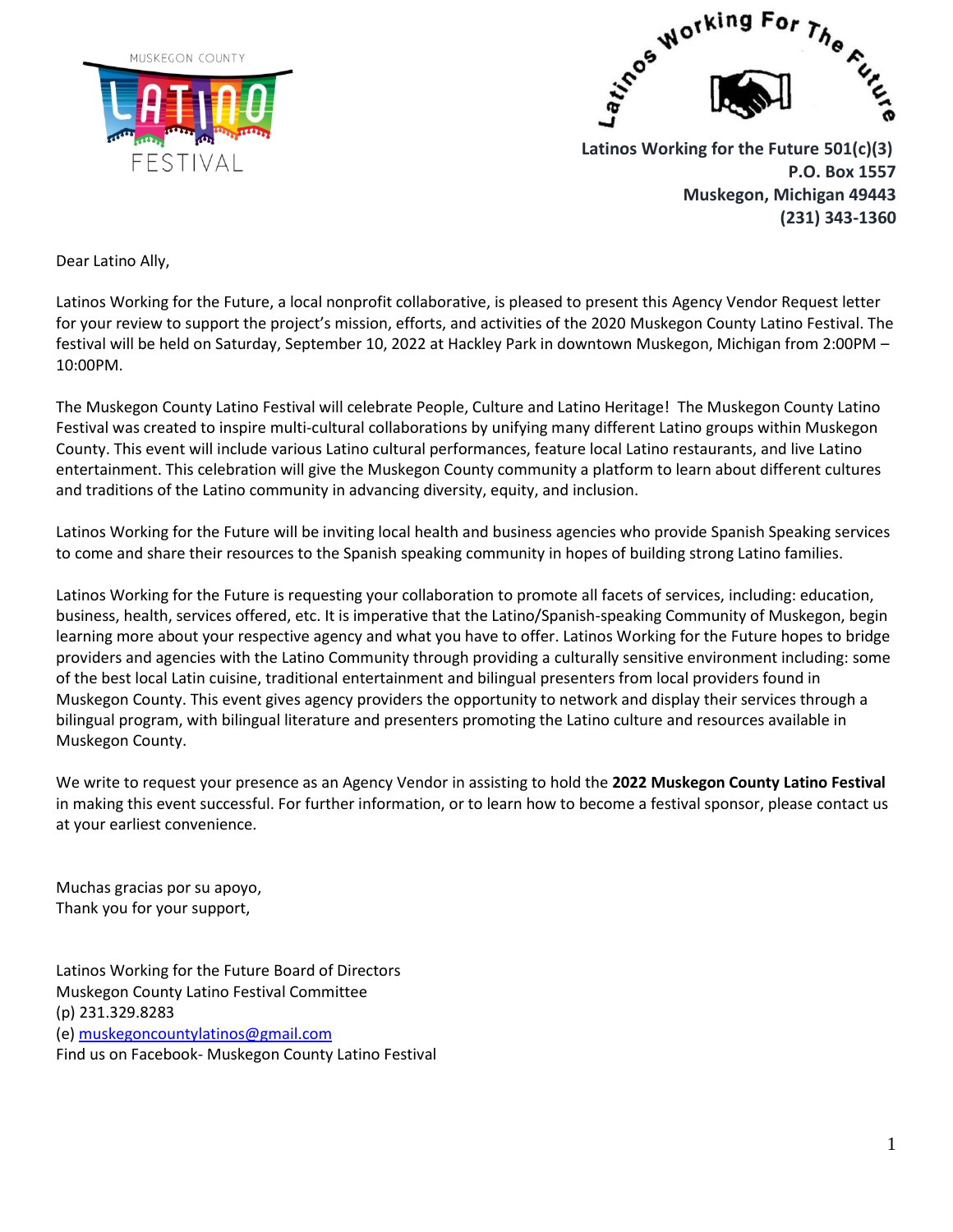



 **Latinos Working for the Future 501(c)(3) P.O. Box 1557 Muskegon, Michigan 49443 (231) 343-1360**

To register:

## **Agency Vendor Registration Form**

|             | Type of Agency/Business: (Please mark all applicable)                                                      |  |                 |                      |                 |              |                    |                    |     |             |  |
|-------------|------------------------------------------------------------------------------------------------------------|--|-----------------|----------------------|-----------------|--------------|--------------------|--------------------|-----|-------------|--|
|             | Education                                                                                                  |  | Physical Health |                      |                 |              | Medical assistance |                    |     |             |  |
|             | <b>Business</b>                                                                                            |  |                 | Mental Health        |                 |              |                    | Housing assistance |     |             |  |
|             | Non-profit                                                                                                 |  |                 | Substance Abuse      |                 |              |                    |                    |     |             |  |
|             | <b>Children Services</b>                                                                                   |  |                 | Financial assistance |                 |              |                    | Other              |     |             |  |
|             | Population(s) served: (Please mark all applicable)<br>Children 0-5                                         |  |                 | Children 5-17        |                 | Adults 18-65 |                    |                    |     | Seniors 65+ |  |
|             |                                                                                                            |  |                 |                      |                 |              |                    |                    |     |             |  |
|             | Do you have services available in Spanish ?                                                                |  |                 |                      |                 |              |                    |                    | Yes | <b>No</b>   |  |
|             | Will you have a Spanish speaking representative<br>that will assist at your booth on the day of the event? |  |                 |                      |                 |              |                    |                    | Yes | No          |  |
| Participant |                                                                                                            |  | \$50.00         |                      | Agency/business |              |                    |                    |     |             |  |

\$ Rental Fee- please contact for prices

Please make all checks payable to: **Latinos Working for the Future** All payments must be received by **July 29, 2022 by 5:00pm** along with this partnership form.